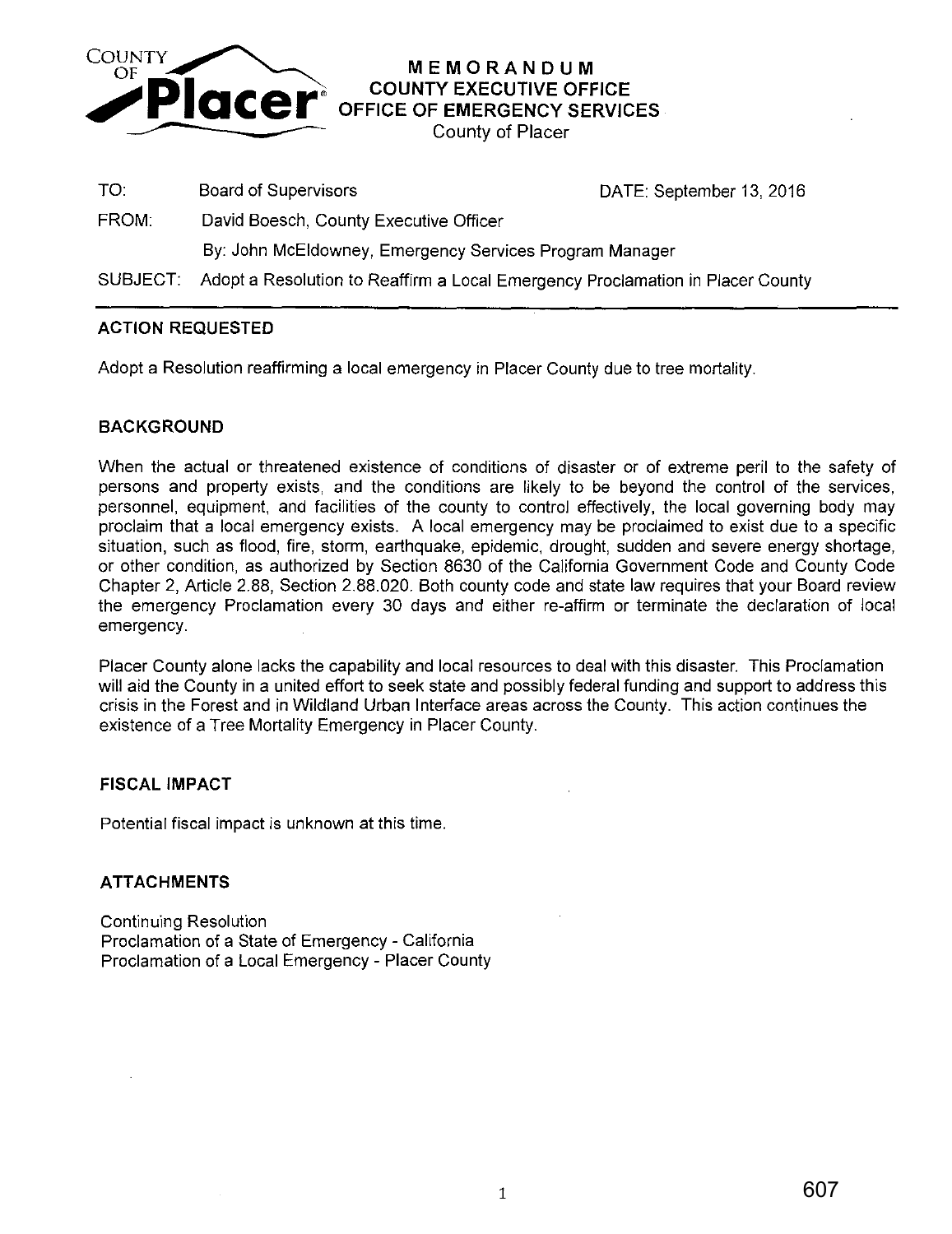# **Before the Board of Supervisors County of Placer, State of California**

#### **In the matter of:**

Reaffirming the existence of a local emergency due to tree mortality in Placer County

Resolution No.: \_\_\_\_\_ \_

The following Resolution was duly passed by the Board of Supervisors of the County of Placer at a regular meeting held September 13, 2016, by the following vote on roll call:

Ayes:

Noes:

Absent:

Signed and approved by me after its passage.

Chair, Board of Supervisors

Attest:

Clerk of said Board

WHEREAS, Article 2.88 of Chapter 2 of the Placer County Code empowers the Board of Supervisors to proclaim the existence of a Local Emergency within the County when said County is affected or is likely to be affected by the existence or threatened existence of conditions of emergency or of extreme peril to the safety of persons and property within the territorial limits of Placer County;

WHEREAS, the Board of Supervisors does hereby find that conditions of extreme peril to the safety of persons and property have arisen within Placer County, caused by the widespread and rapidly increasing incidence of tree mortality;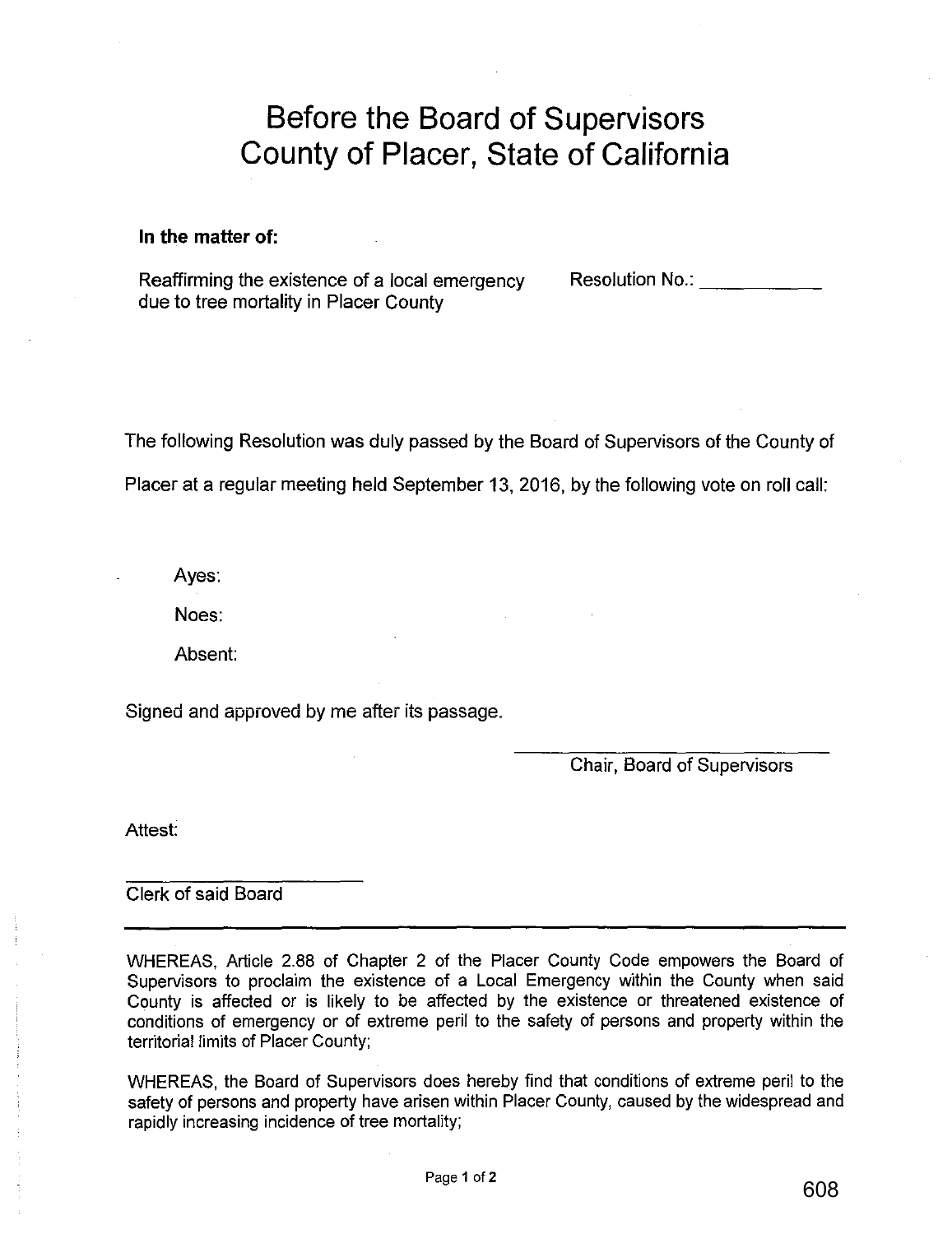WHEREAS, local resources within Placer County are faced with a disaster that exceeds their functional capabilities because of the rapid increase in tree mortality and the sheer size and scope of the problem throughout Placer County;

WHEREAS, unprecedented tree mortality is causing damage to the watershed and emergency egress points, and to County and other public and district facilities including, but not limited to, roads and structures, which damages cannot yet be calculated;

WHEREAS, data collected by state and federal agencies demonstrate that tree mortality has reached epidemic levels across the entire western slope of the Sierra Nevada range which includes a large portion of Placer County, and this data indicates further tree mortality increases in the very near future and these stands of dead/dying trees constitute extremely dangerous levels of combustible fuels which directly contribute to the severity and scale of wildland fires;

WHEREAS, even if Placer County were to experience normal or higher levels of precipitation this winter, this disaster will continue unabated, or escalate, during the next five to six years due to the standing dead trees that will fall, thereby constituting immediate threats to public safety, egress points, and private homes and other structures;

WHEREAS, it is imperative that Placer implement full scale, immediate and aggressive measures to isolate and fell dead/dying trees resulting from factors including, but not limited to, extreme and prolonged drought, pine beetles and other tree parasites and treat the stumps with insecticide in order to begin to reduce the risks to public safety, egress and structures as well as the destruction of the forested communities that are critical to our economy;

WHEREAS, Governor Edmund G. Brown Jr., has proclaimed a State of Emergency for all of California specifically due to tree mortality and has ordered all state agencies, utilities, and local governments to undertake efforts to remove dead or dying trees in order to restore forest and watershed health;

WHEREAS, the Board of Supervisors does find that the aforesaid conditions and scope of extreme peril warrant and necessitate the proclamation of a Local Emergency and that local resources are unable to cope with the effects of this extreme peril; and

WHEREAS, on December 8, 2015, the Board adopted Resolution No. 2015-253 proclaiming a local state of emergency caused by the widespread and rapidly increasing incidence of tree mortality, and Placer County Code Section 2.88.060 and state law requires that the Board review the declaration every thirty (30) days and either re-affirm or terminate the declaration of local emergency;

BE IT RESOLVED, that the Board of Supervisors, County of Placer, State of California, hereby reaffirms the existence of a local emergency and said emergency shall be deemed to continue until its termination is proclaimed by the Board of Supervisors; and

BE IT FURTHER PROCLAIMED AND ORDERED that during the existence of said local emergency the powers, functions, and duties of the Director of Emergency Services, or his designee, and the emergency organization of the county shall be those prescribed by state law, and by ordinance and resolutions of this county approved by the Board of Supervisors, and by the Placer Operational Area Emergency Operations Plan, as approved by the Board of Supervisors.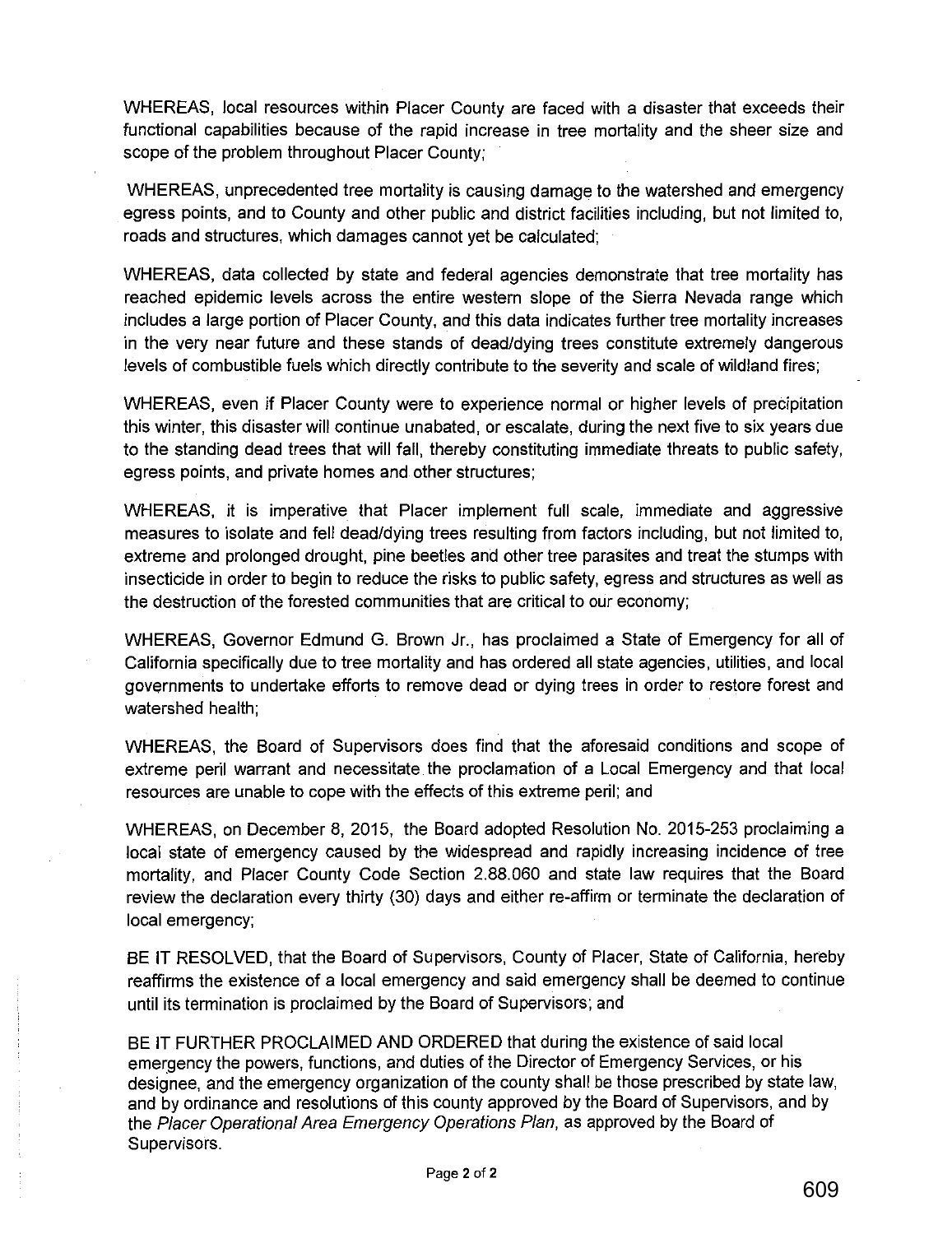# **Executive Department**  $\parallel$

State of California

 $\vert$  $\vert$ I I I

1

ji 1:

#### **PROCLAMATION OF A STATE OF EMERGENCY**

rn================~~~====== ~=====[\$

<sup>~</sup>**WHEREAS** the State of California is experiencing record drought conditions, ~~ which have persisted for the last four years; and

WHEREAS on January 17, 2014, I proclaimed a State of Emergency to exist throughout the State of California due to severe drought conditions; and

**WHEREAS** a lack of precipitation over the last four years has made trees in many regions of California susceptible to epidemic infestations of native bark beetles, which are constrained under normal circumstances by the defense mechanisms of healthy trees; and

WHEREAS these drought conditions and resulting bark beetle infestations **across broad areas have caused vast tree mortality in several regions of the state, with** j the United States Forest Service estimating that over 22 million trees are dead and that <sup>1</sup> tens of millions more are likely to die by the end of this year; and

**WHEREAS** recent scientific measurements suggest that the scale of this tree **die-off is unprecedented in modern history; and** j

<sup>1</sup>**WHEREAS** this die-off is of such scale that it worsens wildfire risk across large regions of the State, presents life safety risks from falling trees to Californians living in **impacted rural, forested communities, and worsens the threat of erosion across**  watersheds; and

, **WHEREAS** such wildfires will release thousands of tons of greenhouse gas emissions and other harmful air pollutants; and

**WHEREAS** the circumstances of the tree die-off, by reason of its magnitude, is or is likely to be beyond the control of the services, personnel, equipment and facilities of any single county, city and county, or city and require the combined forces of a **mutual aid region or regions to combat; and** 

**WHEREAS** under the provisions of section 8558(b) of the California Government **Code, I find that conditions of extreme peril to the safety of persons and property exist**  within the State of California due to these events; and i

**WHEREAS** under the provisions of section 8571 of the California Government **Code, I find that strict compliance with various statutes and regulations specified in this**  order would prevent, hinder, or delay the mitigation of the effects of the drought

il li

!I

**I** 

 $\mathbb{I}$ I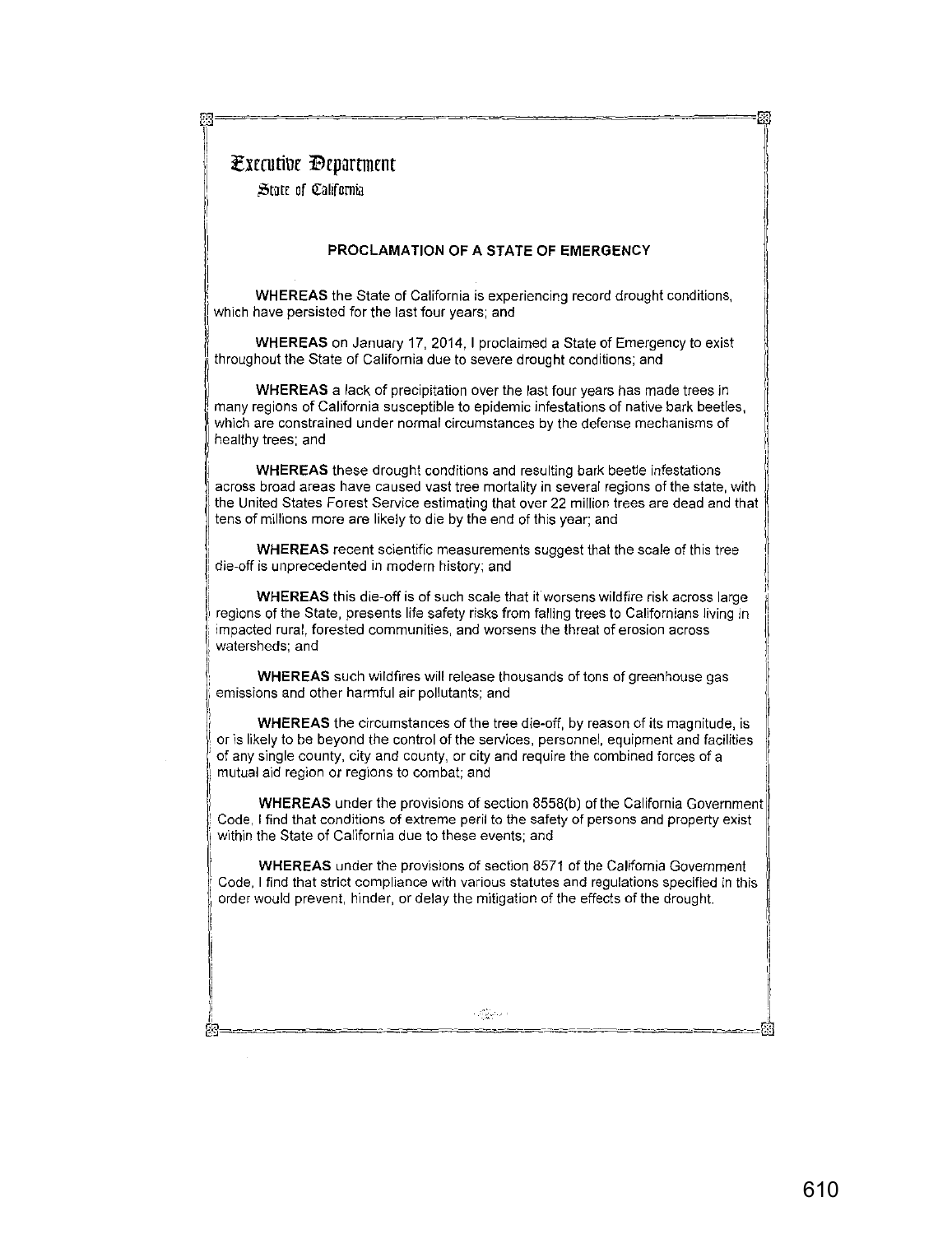**NOW, THEREFORE, I, EDMUND G. BROWN JR.,** Governor of the State of California, in accordance with the authority vested in me by the State Constitution and statutes, including the California Emergency Services Act, and in particular, section 8625 of the California Government Code, **HEREBY PROCLAIM A STATE OF EMERGENCY** to exist within the State of California.

#### **IT IS HEREBY ORDERED THAT:**

図

- 1. The Department of Forestry and Fire Protection, the California Natural Resources Agency, the California Department of Transportation, and the California Energy Commission shall immediately identify areas of the State that represent high hazard zones for wildfire and falling trees using best available science and geospatial data.
- 2. State agencies, utilities, and local governments to the extent required by their existing responsibilities to protect the public health and safety, shall undertake efforts to remove dead or dying trees in these high hazard zones that threaten **power lines, roads and other evacuation corridors, critical community infrastructure, and other existing structures. Incidental vegetation such as shrubs!**  that restrict access for safe and efficient removal of the dead and dying trees also may be removed. The Department of Forestry and Fire Protection shall issue emergency guidelines setting forth the relevant criteria, and the California Conservation Corps shall assist government entities in implementing this I directive to the extent feasible.
- 3. The Department of Forestry and Fire Protection shall identify potential storage **locations for removed trees across impacted areas in partnership with federal agencies and local jurisdictions.**
- 4. The California Department of Transportation shall formally request immediate assistance through the Federal Highway Administration's Emergency Relief Program, Title 23, United States Code section 125, in order to obtain federal assistance for removal of dead and dying trees that are adjacent to highways.
- $\parallel$ 5. The Department of General Services will identify state facilities. and the 1 California Department of Transportation shall identify highway and road corridors,! **where woodchips produced from dead trees can be used as mulch.** 1'
- 6. The Governors Office of Emergency Services and the Department of Forestry **and Fire Protection shall work with impacted counties to distribute portable**  equipment across high hazard zones so that isolated communities can remove and process wood waste locally where appropriate.
- **7. The California Air Resources Board and the California Department of Forestry**  and Fire Protection shall work together and with federal land managers and the United States Environmental Protection Agency to expand the practice of prescribed burns, which reduce fire risk and avoid significant pollution from major wildfires, and increase the number of allowable days on a temporary basis to burn tree waste that has been removed in high hazard areas.

무일 일대

 $\parallel$ I

ГQ

f)

lr I

l

 $\mathbf{I}$ 

====ffi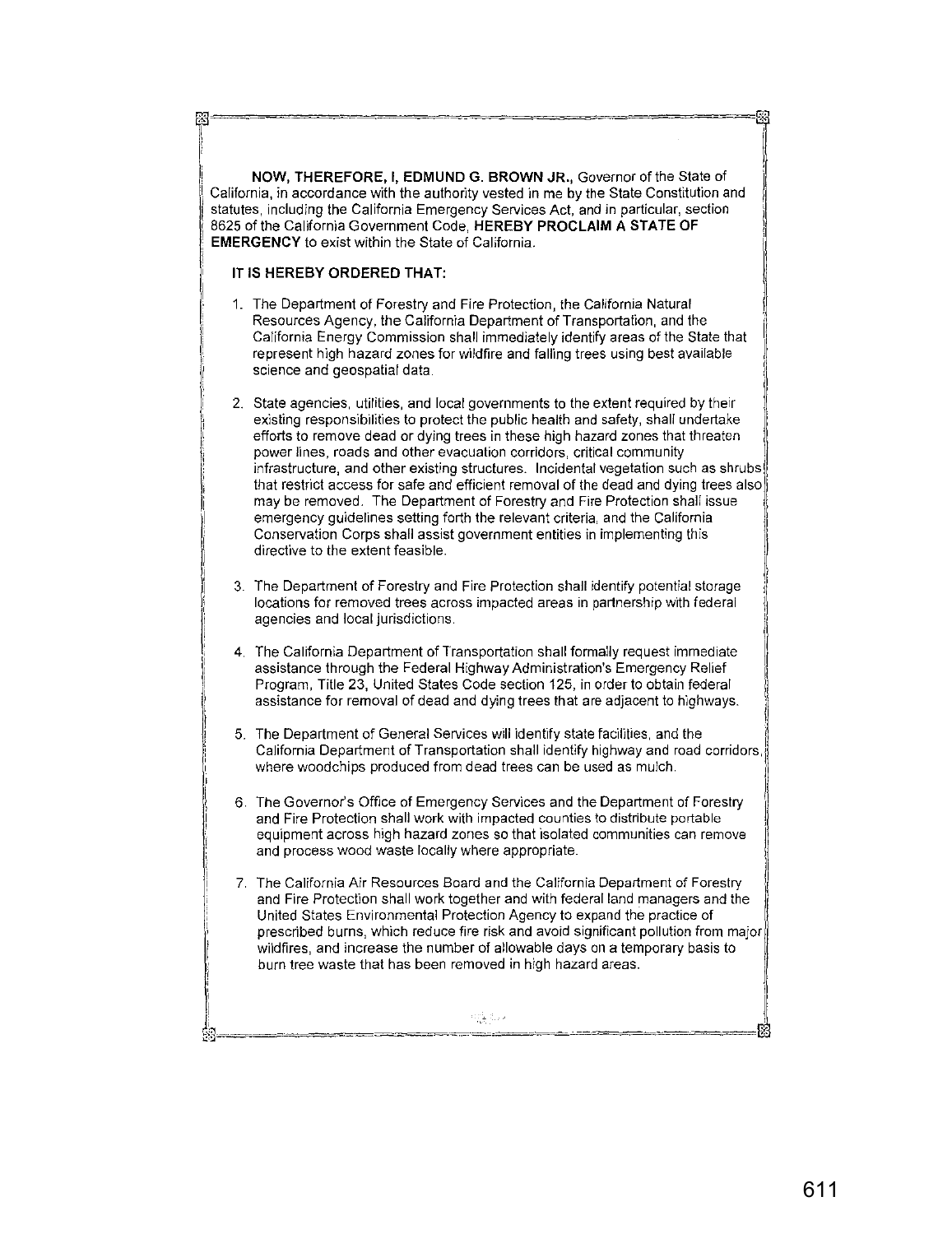| contracts on existing forest bioenergy facilities receiving feedstock from high<br>hazard zones.                                                                                                                                                                                                                                                                                                                                                                                                                                                                                                                                                |
|-------------------------------------------------------------------------------------------------------------------------------------------------------------------------------------------------------------------------------------------------------------------------------------------------------------------------------------------------------------------------------------------------------------------------------------------------------------------------------------------------------------------------------------------------------------------------------------------------------------------------------------------------|
| 9. The California Public Utilities Commission shall take expedited action to ensure<br>that contracts for new forest bioenergy facilities that receive feedstock from high<br>hazard zones can be executed within six months, including initiation of a targeted<br>renewable auction mechanism and consideration of adjustments to the BioMat<br>Program defined pursuant to Public Utilities Code section 399.20. No later than<br>six months after the BioMat program begins, the California Public Utilities<br>Commission shall evaluate the need for revisions to the program to facilitate<br>contracts for forest bioenergy facilities. |
| 10. The California Public Utilities Commission shall prioritize facilitation of<br>interconnection agreements for forest bioenergy facilities in high hazard zones,<br>and shall order the use of expedited mediation or other alternative dispute<br>resolution processes when conflicts delay development of projects.                                                                                                                                                                                                                                                                                                                        |
| 11. The California Energy Commission shall prioritize grant funding from the Electric<br>Program Investment Charge for woody biomass-to-energy technology<br>development and deployment, consistent with direction from the California Public<br>Utilities Commission.                                                                                                                                                                                                                                                                                                                                                                          |
| 12. The California Department of Forestry and Fire Protection, the California Energy<br>Commission, and other appropriate agencies shall work with land managers to<br>estimate biomass feedstock availability, storage locations, and volumes that may<br>be available for use as bioenergy feedstock at existing and new facilities.                                                                                                                                                                                                                                                                                                          |
| 13. The California Department of Forestry and Fire Protection and the California<br>Energy Commission shall work with bioenergy facilities that accept forest<br>biomass from high hazards zones to identify potential funds to help offset higher<br>feedstock costs.                                                                                                                                                                                                                                                                                                                                                                          |
| 14. The California Department of Resources Recycling and Recovery and the<br>California Department of Forestry and Fire Protection will work with affected<br>counties and existing wood product markets to determine the feasibility for<br>expanded wood product markets in California.                                                                                                                                                                                                                                                                                                                                                       |
| 15. For purposes of carrying out directives 1, 2, and 5 through 8, Division 13<br>(commencing with section 21000) of the Public Resources Code and regulations<br>adopted pursuant to that Division are hereby suspended. This suspension<br>applies to any actions taken by state agencies, and for actions taken by local<br>agencies where the state agency with primary responsibility for implementing the<br>directive concurs that local action is required, as well as for any necessary<br>permits or approvals required to complete these actions.                                                                                    |
|                                                                                                                                                                                                                                                                                                                                                                                                                                                                                                                                                                                                                                                 |
|                                                                                                                                                                                                                                                                                                                                                                                                                                                                                                                                                                                                                                                 |

 $\bar{\tau}$ 

 $\hat{\mathcal{L}}$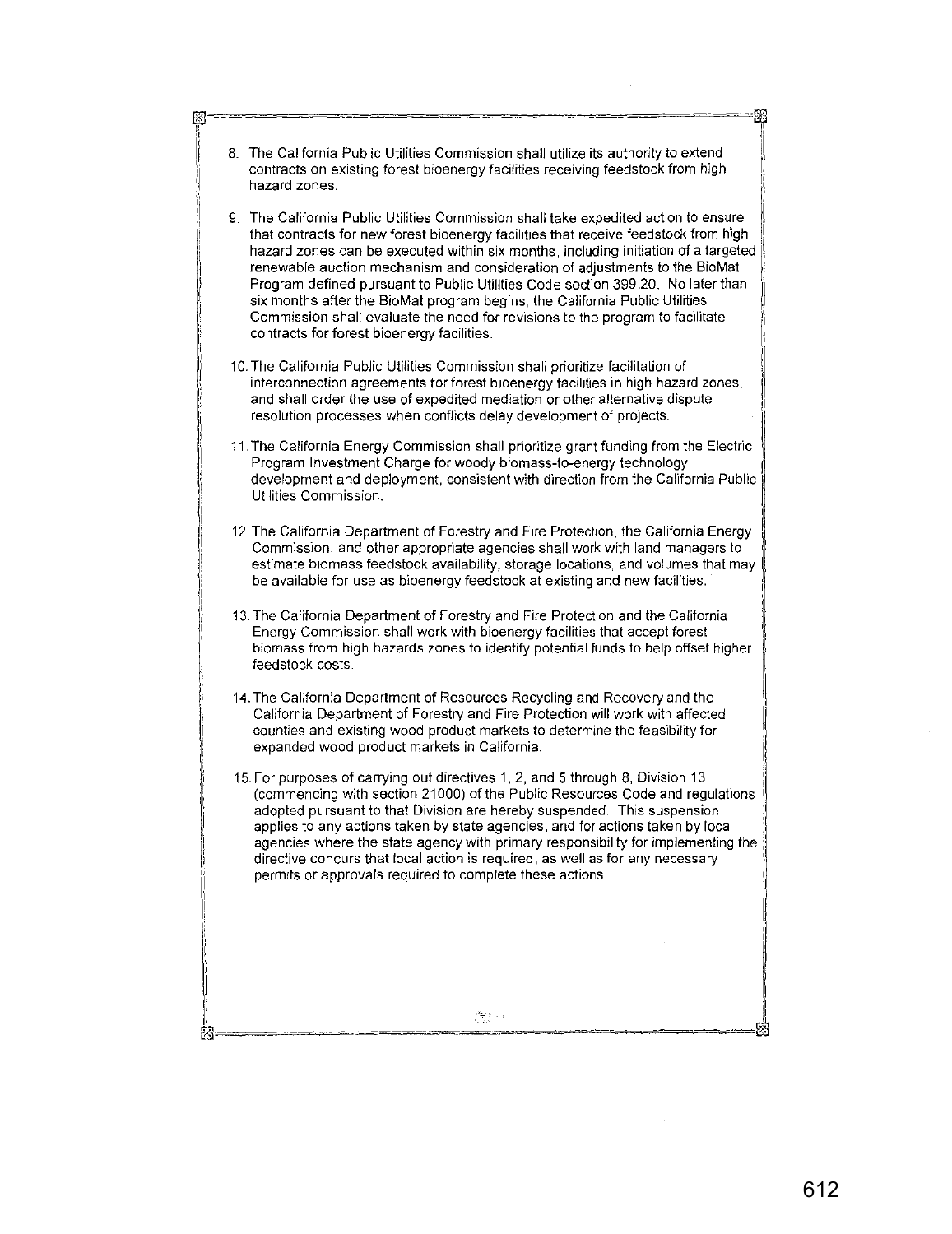r 16<br>|-<br>| 16 **16.ln order to ensure that equipment and services necessary for emergency response can be procured quickly, the provisions of the Government Code and**  the Public Contract Code applicable to state contracts, including, but not limited to, advertising and competitive bidding requirements, are hereby suspended as necessary to carry out this Proclamation. Approval by the Department of **Finance is required prior to the execution of any contract entered into pursuant to**  these directives. 17. For purposes of this Proclamation, Chapter 3.5 (commencing with section 11340) of Part 1 of Division 3 of the Government Code is suspended for the development and adoption of regulations or guidelines needed to carry out the provisions in this Order. Any entity issuing regulations or guidelines pursuant to this directive shall conduct a public meeting on the regulations and guidelines prior to adopting them. 18. The Office of Emergency Services shall provide local government assistance as appropriate under the authority of the California Disaster Assistance Act, California Government Code section 8680 et seq. and California Code of Regulations, title 19, section 2900 et seq. 19. State agencies shall actively monitor tree removal efforts directed by this **Proclamation to assess their effectiveness in protecting forest health and**  strengthening forest resilience. This Proclamation is not intended to, and does not, create any rights or benefits, substantive or procedural, enforceable at law or in equity, against the State of **California, its agencies, departments, entities, officers, employees, or any other person.** <sup>I</sup>'  $\parallel$ **I FURTHER DIRECT** that as soon as hereafter possible, this proclamation be filed in the Office of the Secretary of State and that widespread publicity and notice be given of this , proclamation. **IN WITNESS WHEREOF** I have hereunto set my hand and caused the  $\parallel$ Great Seal of the State of California to be affixed this 30th day of October 2015. II EDMUND G. BROWN JR EDMUND G. BROWN JR.<br>Governor of California **ATTEST:**  ALEX PADILLA Secretary of State  $\label{eq:2} \Xi_{\mathcal{F}}\Big\} \frac{\partial \mathcal{A}}{\partial \mathcal{F}_{\mathcal{F}}}\Big\|_{\mathcal{F}} \leq \epsilon \epsilon \, ,$ i' ®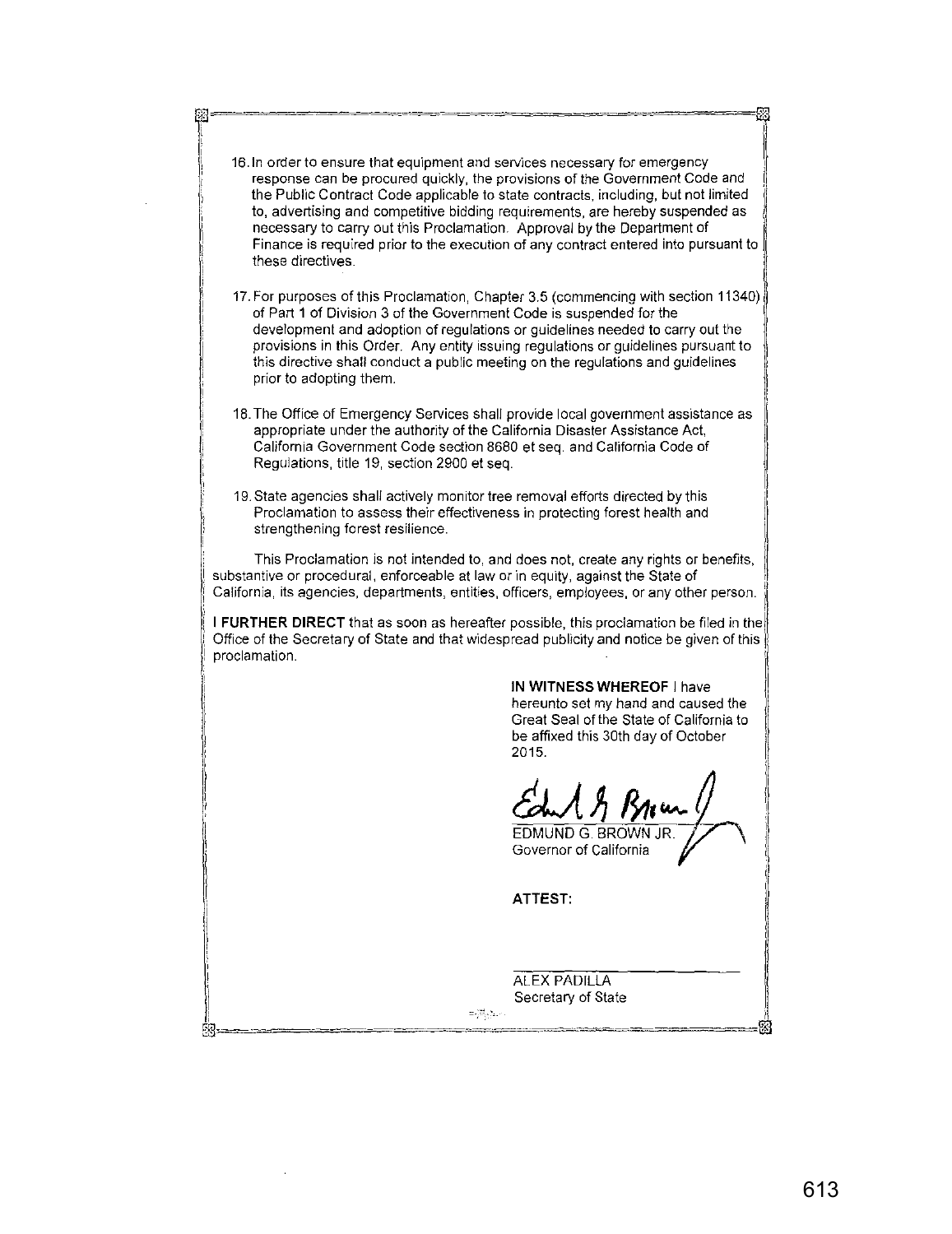| In the matter of:  |                                                                                       |            | Resol. No:                  | 2015-253                                                                                    |                  |
|--------------------|---------------------------------------------------------------------------------------|------------|-----------------------------|---------------------------------------------------------------------------------------------|------------------|
|                    | PROCLAIMING A LOCAL EMERGENCY DUE<br>TO TREE MORTALITY IN PLACER COUNTY               |            |                             |                                                                                             |                  |
|                    |                                                                                       |            |                             | HE FOREGOING INSTRUMENT IS A CORRECT<br>COPY OF THE ORIGINAL ON FILE IN THIS OFFICE         |                  |
|                    |                                                                                       |            |                             | SHARLET PYNE<br>Clerk of the Board of Supervisors, County<br>of Placer, State of California |                  |
|                    | The following Resolution was duly passed by the Board of Supervisors of the County of |            |                             |                                                                                             | Deputy Clerk     |
|                    | Placer at a regular meeting held                                                      | 12/08/2015 |                             |                                                                                             | by the following |
| vote on roll call: |                                                                                       |            |                             |                                                                                             |                  |
| Ayes:              | DURAN, WEYGANDT, HOIMES, MONTGOMERY, UHLER                                            |            |                             |                                                                                             |                  |
|                    |                                                                                       |            |                             |                                                                                             |                  |
| Noes:              | NONE.                                                                                 |            |                             |                                                                                             |                  |
| Absent:            | NONE                                                                                  |            |                             |                                                                                             |                  |
|                    |                                                                                       |            |                             | Signed and approved by me after its passage.                                                |                  |
|                    |                                                                                       |            |                             |                                                                                             |                  |
| Attest:            |                                                                                       |            | Chair, Board of Supervisors |                                                                                             |                  |

•

Supervisors to proclaim the existence of a Local Emergency within the County when said County is affected or is likely to be affected by the existence or threatened existence of conditions of emergency or of extreme peril to the safety of persons and property within the territorial limits of Placer County; · ·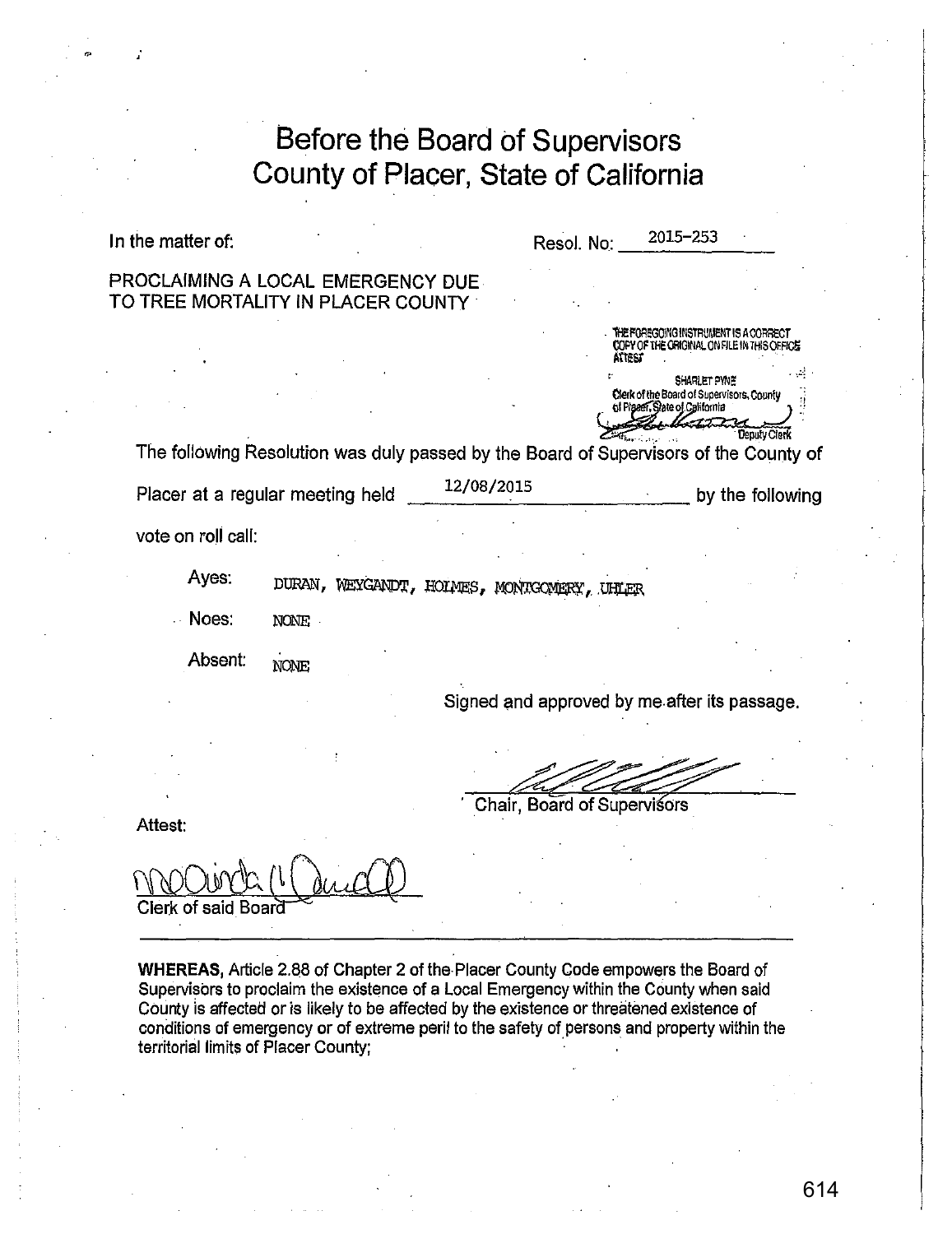•·

**WHEREAS,** the Board of Supervisors does hereby find that conditions of extreme peril to the safety of persons and property have arisen within Placer County, caused by the widespread and rapidly increasing incidence of tree mortality;

**WHEREAS,** local resources within Placer County are faced with a disaster that exceeds their functional capabilities because of the rapid increase in tree mortality and the sheer size and scope of the problem throughout Placer County;

**WHEREAS,** unprecedented tree mortality' is causing damage to the watershed and emergency egress points, and to County and other public and district facilities including, but not limited to, roads and structures, which damages cannot yet be calculated;

**WHEREAS,** data collected by state and federal agencies demonstrate that tree mortality has reached epidemic levels across the entire western slope of the Sierra Nevada range which includes a large portion of Placer County, and this data indicates further tree mortality increases in the very near future and these stands of dead/dying trees constitute extremely dangerous levels of combustible fuels which directly contribute to the severity and scale of wildland fires;

**WHEREAS, even if Placer County were to experience normal or higher levels of precipitation** this winter, this disaster will continue unabated, or escalate, during the next five to six years due to the standing dead trees that will fall, thereby constituting immediate threats to public safety, egress points, and private homes and other structures;

**WHEREAS.,** it is imperative that Placer implement full scale, immediate and aggressive measures to isolate and fell dead/dying trees resulting from factors including, but not limited to, extreme and prolonged drought, pine beetles and other tree parasites and treat the stumps with insecticide in order to begin to reduce the risks to public safety, egress and structures as well as the destruction of the forested communities that are critical to our economy;

**WHEREAS,** Governor Edmund G. Brown Jr., has proclaimed a State of Emergency for all of California specifically due to tree mortality and has ordered all state agencies, utilities, and local governments to undertake efforts to remove dead or dying trees in order to restore forest and watershed health; and

**WHEREAS, the Board of Supervisors does find that the aforesaid conditions and scope of** extreme peril warrant and necessitate the proclamation of a Local Emergency and that local resources are unable to cope with the effects of this extreme peril;

**NOW, THEREFORE, IT'IS HEREBY RESOLVED,** that the Board of Supervisors of the County of Placer, State of California hereby declares the existence of a local emergency and said emergency shall be deemed to continue until its termination is proClaimed by the Board of Supervisors;

**BE IT FURTHER PROCLAIMED AND ORDERED** that during the existence of said local emergency the powers, funciions, and duties of the Director of Emergency Services, or his designee, and the emergency organization of the county shall be those prescribed by state Jaw, and by ordinance and resolutions of this county approved by the Board of Supervisors, and by